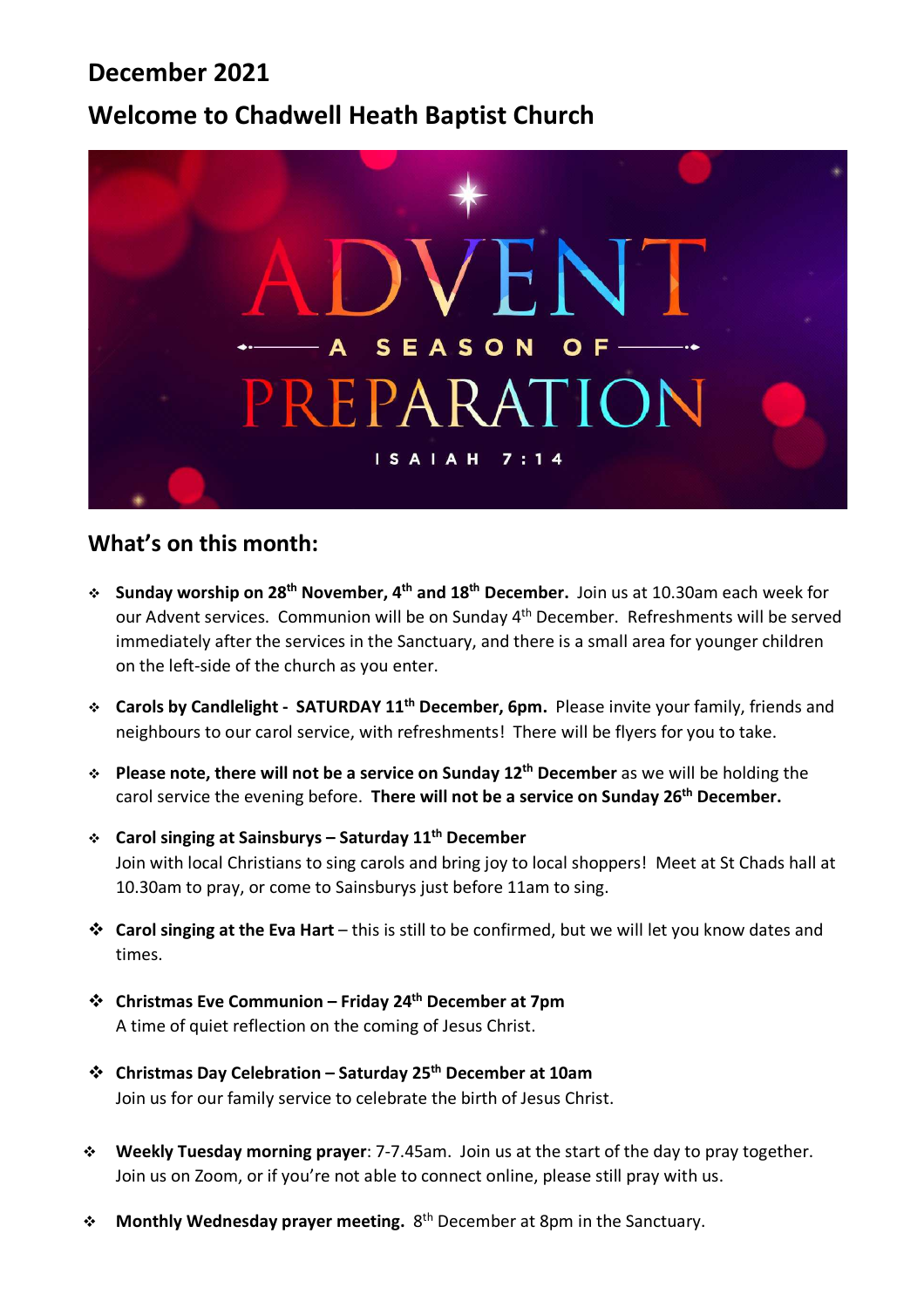# **Praying for each other daily:**

*" And pray in the Spirit on all occasions with all kinds of prayers and requests. With this in mind, be alert and always keep on praying for all the Lord's people."* Ephesians 6:18

| 29 November – 3 December |                   | 6-10 December |                |
|--------------------------|-------------------|---------------|----------------|
| Monday:                  | Gabriel Akintunde | Monday:       | Michelle Black |
| Tuesday:                 | David Atkins      | Tuesday:      | Lorna Bolton   |
| Wednesday:               | Kelechi Atulomah  | Wednesday:    | Jenny Byrne    |
| Thursday:                | Janet Aveling     | Thursday:     | David Chan     |
| Friday:                  | Dan Black         | Friday:       | Kathy Chan     |

| $13 - 17$ December |                            | $20 - 24$ December |                          |
|--------------------|----------------------------|--------------------|--------------------------|
| Monday:            | <b>Clementine Dea-Gueu</b> | Monday:            | Tony Eboji               |
| Tuesday:           | Julie Dennis               | Tuesday:           | Ade Fakile               |
| Wednesday:         | Hulda Dublin               | Wednesday:         | Ecojo Fredrick           |
| Thursday:          | Vida Duku                  | Thursday:          | <b>Patience Fredrick</b> |
| Friday:            | Pam Dyer                   | Friday:            | Rob Groff                |

| 27 - 31 December |                       |  |
|------------------|-----------------------|--|
| Monday:          | Jim Hadley            |  |
| Tuesday:         | Pamela Hadley         |  |
| Wednesday:       | <b>Chris Haines</b>   |  |
| Thursday:        | <b>Trudy Hairsine</b> |  |
| Friday:          | Jackie Hylton         |  |

| 6-10 December |                |  |
|---------------|----------------|--|
| Monday:       | Michelle Black |  |
| Tuesday:      | Lorna Bolton   |  |
| Wednesday:    | Jenny Byrne    |  |
| Thursday:     | David Chan     |  |
| Friday:       | Kathy Chan     |  |

| $20 - 24$ December |                          |  |
|--------------------|--------------------------|--|
| Monday:            | Tony Eboji               |  |
| Tuesday:           | Ade Fakile               |  |
| Wednesday:         | Ecojo Fredrick           |  |
| Thursday:          | <b>Patience Fredrick</b> |  |
| Friday:            | Rob Groff                |  |

### **A very happy birthday to**:

Beri Nwosu (2nd), Zea Morgan (4th) Osahon Esther Olcord (14th), Amin Rezaei  $(15<sup>th</sup>)$ , Ade Fakile (22<sup>nd</sup>), Rob Groff (29<sup>th</sup>), Kion Kambasha (29<sup>th</sup>), Roxanne Bolton (29<sup>th</sup>), Clementine Dea-Gueu (30<sup>th</sup>)

*Please pray especially for those people in our church family who are struggling with ongoing ill health, who are unable to attend church, or are feeling lonely and isolated. If you need support please email the pastoral support team at pastoralcare@chadbaptist.org.uk or call James on 07511 351050* 

## **Operation Christmas Child –** *Thank you!*

We received an incredible 396 shoeboxes for the Operation Christmas Child appeal.



What a wonderful way to send the love of God to children across the world. Thank you to everyone who donated a box and we also had many boxes dropped in by members of our local community.





Chadwell Heath Baptist Church, High Road, Chadwell Heath, Romford, London, RM6 6PP (T) 020 8983 8996 (M) 0751 135 1050 (Email) minister@chadbaptist.org.uk - (Web) www.chadbaptist.org.uk